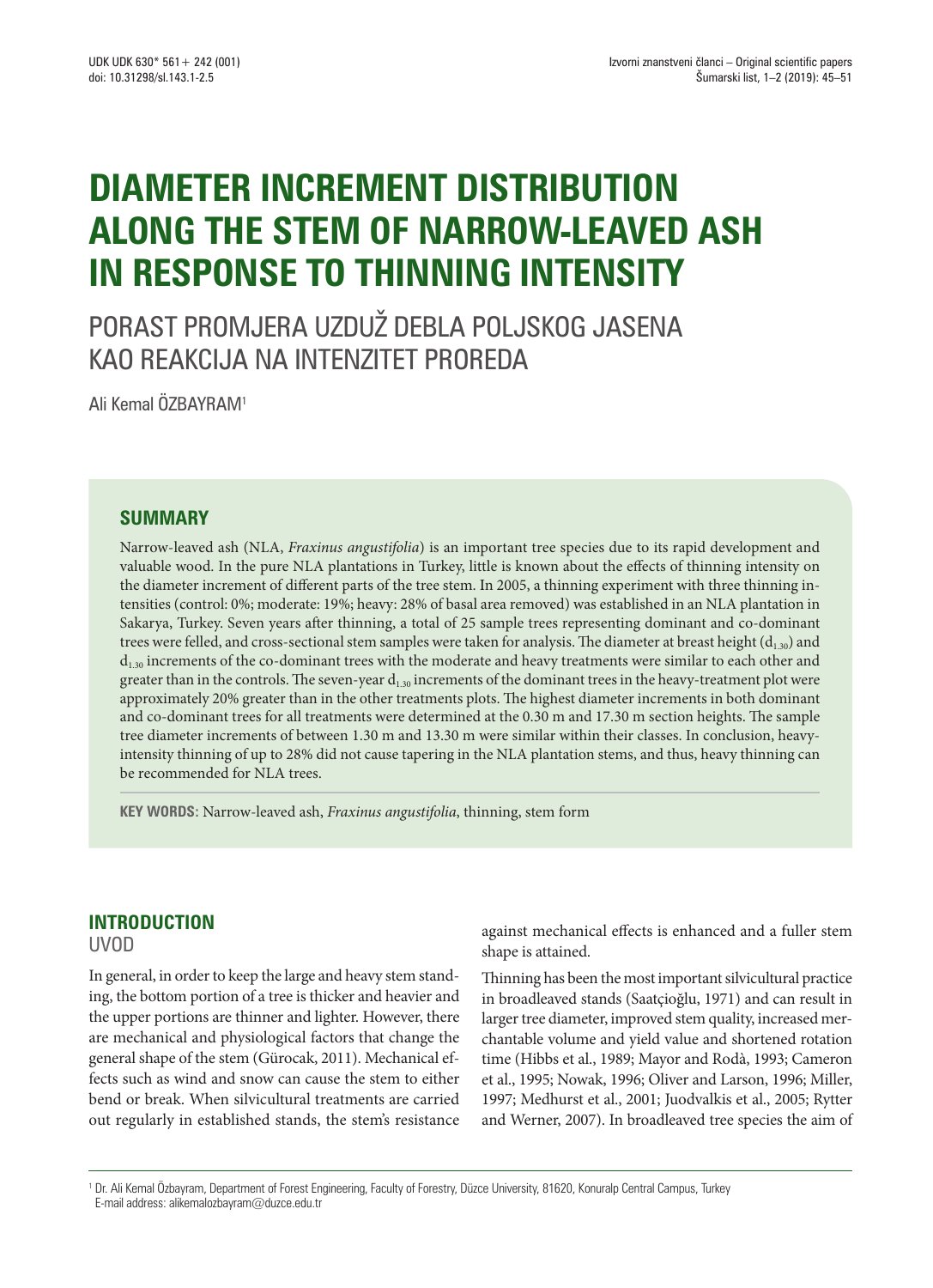thinning is usually to improve the quality of the final crop (Savill et al., 1997).

Dominant trees form a stronger and more conical stem, while suppressed trees form a cylindrical and weaker stem. In general, the effect of thinning is seen in the form of crown expansion, and as a result, the diameter growth can be further increased faster at the lower parts of the stem than at the upper part. Thus, the stem may become more conical in shape. For this reason, the increment at breast height provides ample information about the growth trend; however, it is not useful for quantitative estimation of stem taper and stem volume change (Smith et al., 1997).

Previous studies have shown that there is a rapid increment in diameter at the base of the stem after thinning (Pukkala et al., 1998; Tasissa and Burkhart, 1998). Subsequently, compared to a non-thinned stand, in a heavily thinned stand there may be substantial increments in the diameter of the upper parts of the remaining tree stem without a temporary standstill in the diameter increment at the base (Hilt and Dale, 1979; Mäkinen and Isomäki, 2004b; Pukkala et al., 1998; Tasissa and Burkhart, 1998). However, this growth response to thinning diminishes over time (Tasissa and Burkhart, 1998).

The response to thinning can be different along the stem. A more conical stem can be formed immediately after the thinning by freeing a tree of competition and by encouraging more xylem production at the base level than at higher levels. Thus, thinning can have a direct impact on the shape and build of the remaining trees (Arbaugh and Peterson, 1993; Larson, 1963; Tasissa and Burkhart, 1998). Kalıpsız (1998) stated that the tree-ring width along the stem depends on the relationship to neighboring trees and that an increment in diameter at the base of the stem would result in a greater diameter increase in the lower part of the stem which would lead to formation of a weak stem. There are different opinions about the effect of thinning on the diameter increments in different parts of the stem (Adegbeihn, 1982; Eler, 1988; Eler and Keskin, 1991; Mäkinen and Isomäki, 2004b; Morris et al., 1994; Weiskittel et al., 2009). As the effect of thinning on the diameter increment at different heights along the stem is not clear, more research is needed (Peltola et al., 2002).

Narrow-leaved ash (NLA, *Fraxinus angustifolia*) is a tree having great ecological and economic importance for lowland forests because of its valuable timber and its rapid development ability (Çiçek et al., 2013; Drvodelić et al., 2016; Kranjec et al., 2017). In Turkey it grows in riparian areas and is found as scattered trees or in small groups in mixed hardwood stands in mountainous areas (0-2000 m) (Boshier et al., 2005; Davis et al., 1988). Almost all of the NLAdominated lowland forests in Turkey have been converted to pure NLA plantations over the last 50 years. However, information on the silvicultural practices that should be applied in these plantations, especially on the growth effects

of thinning intensity, is lacking. Although there have been numerous studies on the effect of thinning intensity on stem diameter growth in various tree species, there is limited information on the effect of thinning on the diameter increment distribution along the stem.

The purpose of this study, carried out on a 22-year-old NLA plantation, was to evaluate the seven-year results of the effects of different thinning intensities on the diameter and diameter increments at different heights along the stems of the dominant and co-dominant trees.

### **MATERIAL AND METHODS** MATERIJALI I METODE

#### **Study site –** *Mjesto istraživanja*

The study site was established on a pure NLA plantation situated on bottomland in the Sakarya-Hendek region (40º 45 'N, 30º 35' E, 25 m). In 1984, the trees were cut down in natural stands having NLA as the dominant species scattered among *Ulmus laevis*, *U. minor, Quercus robur*, *Q. hartwissiana* and *Acer campestre*. The General Directorate of Forestry then planted bare-root NLA seedlings (aged 0+1 year) with  $3.7 \times 3.7$  m initial spacing (730 tree ha<sup>-1</sup>) (Çiçek et al., 2010). The pre-thinning age of the plantation was 22 years, and it contained 544 trees ha<sup>-1</sup> having an average height of 24.0 m, average crown base height of 15.0 m and basal area of 24,418  $\mathrm{m}^2 \mathrm{ha}^{-1}$ .

The deep alluvial soil at the site is poorly drained and heavy textured with a pH ranging from 7.0 to 7.8. The ground water level may well reach up to the soil surface during the February-April period. According to data from the Adapazarı Meteorology Station (40º 46 'N, 30º 23' E, 30 m), located about 15 km southwest of the site, the region receives an annual rainfall of 846 mm. However, water deficiencies can occur in the site throughout the summer to the beginning of autumn. The average annual temperature is 14.3 ºC, with the average temperature during the growth season (April - October) being 18.8 ºC. The average relative humidity is around 72% (Çiçek et al., 2010).

## **METHOD**

**METODA** 

In autumn 2005, three-replicated thinning experiments were set up in the given plantation according to the randomized block design (Çiçek et al., 2010). For the experiment, the plot size was chosen as  $63 \times 63$  m (0.397 ha), and a 15-m wide area on the sides of the plots was accepted as an isolation strip. Sampling quadrats of  $33 \times 33$  m (0.109) ha) in the center of the nine plots were used for measurement and evaluation purposes. All the trees in the sampling quadrats were marked, and their diameter at breast height  $(d<sub>1,30)</sub>$  was measured using calipers with mm precision. The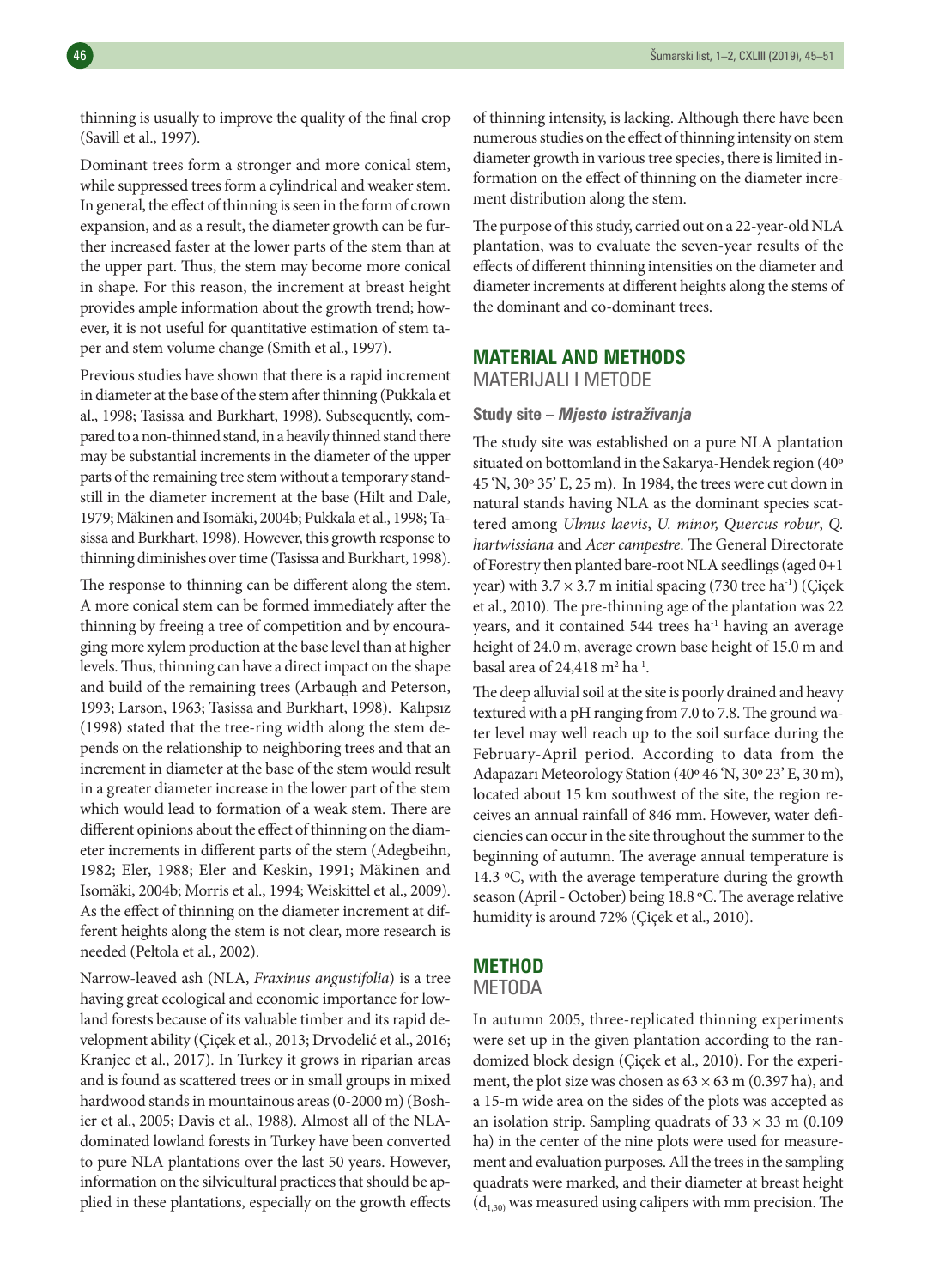basal area was removed from the stand by applying three different selective thinning intensities of 0% (control), 18.9% (moderate) and 28.2% (heavy). The trees selected for thinning in each plot were then marked, felled and removed from the stand (Çiçek et al., 2010).

In November 2012, the  $d_{1,30}$  of each numbered standing tree in the experimental plots was re-measured with precision calipers. The seven-year diameter increments of the plot were determined by subtracting the 2005 plot diameter averages (of the remaining stands) from the 2012 diameter averages. Three sample trees were selected from each plot for a total of 27 trees. Of the three sample trees selected in each parcel, two represented the co-dominant trees and one represented the dominant tree. The selected sample trees, having normal stem and crown shapes, represented the seven-year diameter increase in their class for that plot.

After the northern sides of the selected sample trees were marked, they were felled and their height was measured. After the branches on the stem were removed, 4-5-cm thick disk samples were taken from different sectional heights (0.30 m, 1.30 m, 3.30 m, 5.30 m, ..., and 21.30). The base diameters of the sample trees (soil level) and the number of annual rings in the bottom log were also recorded. Later, the cross-section disks representing the sample tree were placed separately in air-permeable sacks and transported to the laboratory. The sections were procured and measured for stem analysis according to the published works of Kalıpsız (1999) and Giray (1984).

In the laboratory, without allowing the sections to dry, a line was drawn across the diameter of the upper surface of each cross-section bisecting the core in the north-south direction. In addition, a diameter line was drawn in the east-west direction passing through the center perpendicular to the north-south diameter. All the rings of each section were counted and registered in the stem analysis form. Seven annual rings were then counted in each direction, from the outside to the inside, and the annual ring corresponding to this age was marked, indicating that the ring represented the radius of the tree without bark in 2005. The 2005 diameters without bark and the 2012 diameters with and without bark were measured on each section within an accuracy of 0.5 mm. With the help of these measured diameters, the diameters without bark in 2005 and with and without bark in 2012 were calculated for each section. Thus, the relationship between the diameter without bark and the double-bark thickness was derived by using the values of the bark-free diameters of 2012 and the double-bark thickness values corresponding to these diameters ( $R^2 = 0.738$ ), as in Equation (1).

$$
k = 0.0012 d2 + 0.3456d + 1.2375
$$
 (1)

where k is the thickness of the bark (mm) and d is the sample diameter without bark (cm).

In each sample tree, the diameter over bark of 2005 was subtracted from the diameter inside the bark of 2012, and the seven-year diameter increment of each section was calculated. In the sample trees, the arithmetic mean of the diameters of all sections was taken and the average stem diameters (2005 and 2012) and stem diameter increments for each sample tree were determined. In addition, the percentage of diameter increment was calculated as the ratio of the sevenyear diameter increment to the diameter of the year 2005.

#### **Statistical analyses –** *Statistička analiza*

First, the obtained data were subjected to variance analysis (ANOVA) to determine the effect of thinning intensity on the  $d_{1,30}$  growth and increments of the sample trees. Variance analysis was then carried out to determine the effect of thinning intensity, cross-section height and *thinning intensity* × *cross-section interaction* on the diameters, diameter increments and percent of diameter increments of the sample trees (dominant and co-dominant) at different section heights. Analyses were performed separately for the dominant and the co-dominant trees. When the ANOVA results were found to be significant, the Duncan test was used to compare the averages. In evaluating the data, the SPSS (version 21) package statistical software was used and the results were regarded as statistically different at a level of *p* <0.05. Before the analyses, it was confirmed that the data of all variables exhibited a normal distribution and the variances were homogeneous.

#### **RESULTS**

#### REZULTATI

After the thinning, the mean  $d_{1,30}$  was similar in terms of treatments ( $p > 0.05$ ; Table 1) for the co-dominant and dominant trees in the remaining stand (23.6 and 27.8 cm, respectively). Seven years later, the  $d_{1,30}$  of the dominant trees in all plots showed a similarity and the  $d_{1,30}$  of the co-dominant trees for the moderate and heavy treatments were similar, while being 12% greater than the control (Table 1).

The  $d_{1.30}$  increments of the co-dominant trees were similar in the thinned plots and greater than the control ( $p < 0.05$ ). When each treatment plot was evaluated within itself and compared to the remaining plots after the thinning, the  $d_{1,30}$ increment of the co-dominant trees had increased by 16% in the control plots and 22% in the thinned plots. Compared to the control treatments, the  $d_{1,30}$  of the co-dominant trees in the thinned plots had increased their diameter by 43% (Table 1). The  $d_{1,30}$  increments for the control and moderate treatments of the dominant trees were similar to each other and were lower than for the heavy treatment ( $p$  < 0.05). The  $d_{1,30}$  diameter increment in the heavy treatment plot was approximately 20% higher than in the other treatments plots. Moreover, when each treatment was compared within itself, the  $d_{1,30}$  diameter increments were greater in the dominant trees than in the co-dominant trees (Table 1).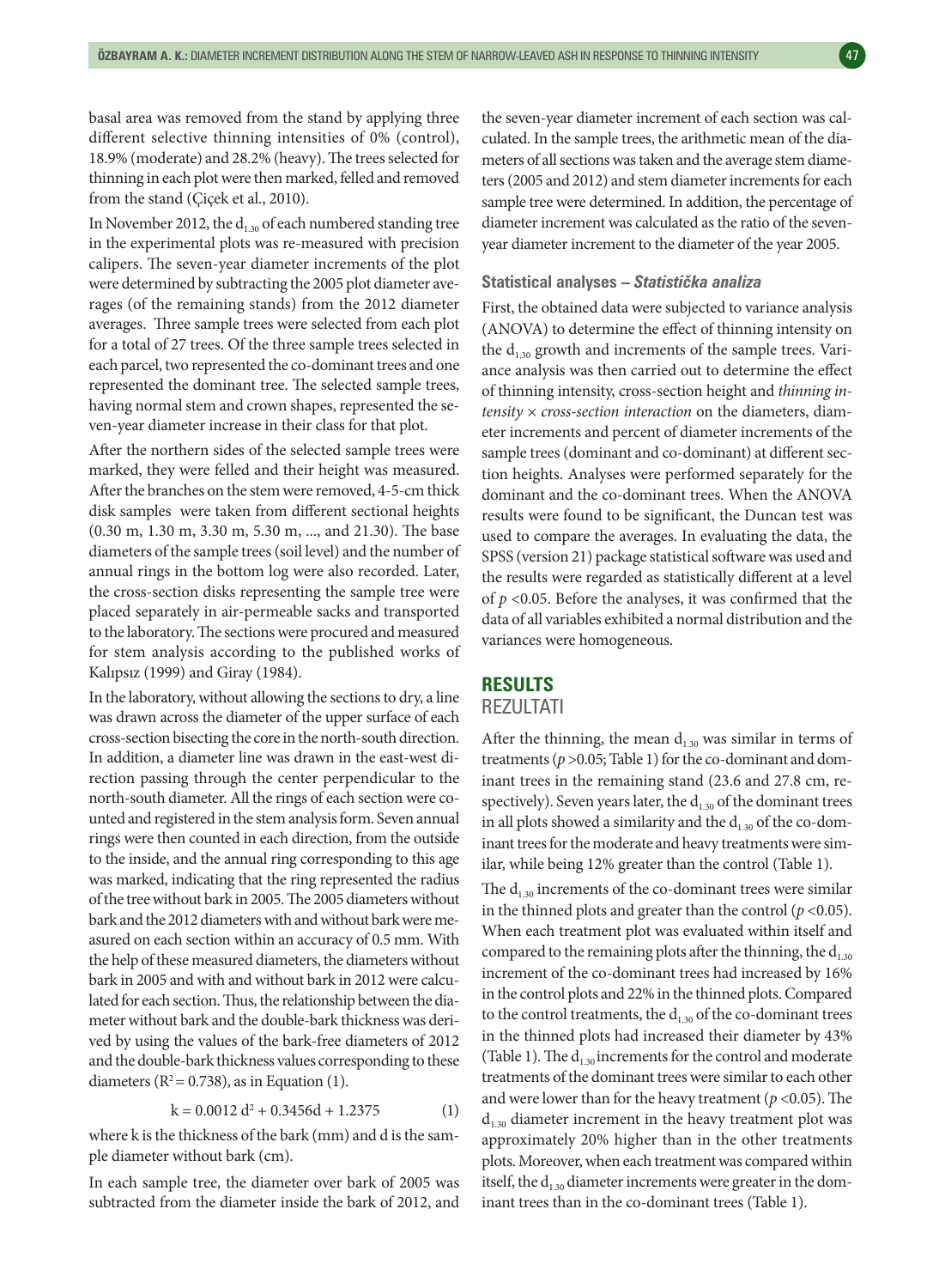**Table 1.** Influence of thinning intensity on the d<sub>1.30</sub> and seven-year diameter increment of  $d_{1,30}$ 

Tablica 1. Utjecaj intenziteta proreda na  $d_{1,30}$  te sedmogodišnji debljinski prirast  $d_{1.30}$ 

| Class<br>Klasa                                | <b>Thinning</b><br>intensity<br><b>Intenzitet</b><br>proreda | $d_{1,30}$ in 2005<br>cm | $d_{1,30}$ in 2012<br>cm | $d_{1,30}$ diameter<br>increment<br>debljinski prirast<br>cm |
|-----------------------------------------------|--------------------------------------------------------------|--------------------------|--------------------------|--------------------------------------------------------------|
| Co-dominant<br>trees<br>Suvladajuća<br>stabla | Control<br>Kontrolni                                         | 22.8 a (1.2)             | 26.4 a(1.0)              | 3.6 a (0.4)                                                  |
|                                               | Moderate<br>Umjereni                                         | 24.2 a (0.5)             | 29.4 a (0.7)             | 5.2 b(0.5)                                                   |
|                                               | Heavy<br>Jači                                                | 24.2 a (1.4)             | 29.8 a(1.6)              | 5.6 b(0.5)                                                   |
|                                               | $p$ -value<br>P-vrijednost                                   | 0.114                    | 0.001                    | < 0.001                                                      |
| Dominant<br>trees<br>Vladajuća<br>stabla      | Control<br>Kontrolni                                         | 28.2 a (2.1)             | 34.1 a (2.5)             | 5.9a(0.6)                                                    |
|                                               | Moderate<br>Umjereni                                         | 26.7 a(1.6)              | 32.4 a(1.6)              | 5.7 a (0.1)                                                  |
|                                               | Heavy<br>Jači                                                | 28.6 a(1.0)              | 35.5 a(1.6)              | 6.9 b(1.0)                                                   |
|                                               | p-value<br>P-vrijednost                                      | 0.350                    | 0.192                    | 0.048                                                        |

The parentheses indicate the standard deviation, the averages indicated by the same letter in the column are statistically insignificant (*p* <0.05),

*Vrijednosti u zagradama pokazuju standardnu devijaciju, Prosječne vrijednosti označene istim slovom u stupcu nisu statistički značajne (P <0,05),*

The effects of thinning intensity and cross-section height on the mean stem diameter increment of the co-dominant and dominant trees were significant (*p* <0.05). However, the ef-

**Table 2,** Influence of thinning intensity on the mean stem diameter increment of co-dominant and dominant trees

Tablica 2, Utjecaj intenziteta proreda na prosječni debljinski prirast suvladajućih i vladajućih stabala

| <b>Treatments</b><br><b>Tretiranje</b>  | <b>Diameter increment</b><br>Debljinski prirast<br>(cm) | <b>Percentage of diameter</b><br>increment<br>Relativni debljinski prirast<br>(%) |
|-----------------------------------------|---------------------------------------------------------|-----------------------------------------------------------------------------------|
| Co-dominant trees<br>Suvladajuća stabla |                                                         |                                                                                   |
| Control<br>Kontrolni                    | 4.42 a (0.17)                                           | 80.54 ab (17.44)                                                                  |
| Moderate<br>Umjereni                    | 5.24 b (0.19)                                           | 64.25 a (10.51)                                                                   |
| Heavy<br>Jači                           | 5.87c(0.17)                                             | 88.95 b (16.67)                                                                   |
| Dominant trees<br>Vladajuća stabla      |                                                         |                                                                                   |
| Control<br>Kontrolni                    | 5.80 a (0.21)                                           | 87.34 a (23.04)                                                                   |
| Moderate<br>Umjereni                    | $5.84$ a $(0.21)$                                       | 90.33 a (21.68)                                                                   |
| Heavy<br>Jači                           | 6.52 b (0.29)                                           | 94.57 a (23.72)                                                                   |

The parentheses indicate the standard deviation, The averages indicated by the same letter in the column are statistically insignificant  $(p < 0.05)$ , *Vrijednosti u zagradama pokazuju standardnu devijaciju, Prosječne vrijednosti označene istim slovom u stupcu nisu statistički značajne (P <0,05),*

fect of the interaction of *thinning intensity* × *cross-section height* on the mean stem diameter increment was not significant (*p* >0.05). The mean stem diameter increment of the co-dominant trees with heavy treatments (5.8 cm) was greater than that of the control plots (4.4 cm). The mean stem diameter increment of the dominant trees was similar in the control and moderate treatment plots (5.8 cm), whereas it was highest in the heavy treatment plots (6.5 cm) (Table 2).

The highest diameter increments in both stem classes were determined for the cross-section at heights of 0.30 m and 17.30 m without distinction of thinning intensity. The diameter increments and diameter increment percentages between stem heights of 1.30-13.30 m were very close. However, the diameter increment percentages in the sections at 15.30 m and higher had increased (*p* <0.05) (Table 3).

## **DISCUSSION**

#### RASPRAVA

In the NLA plantation, the greater increments for  $d_{1,30}$  and mean stem diameter were in the heavily thinned plots. There have been a number of studies showing that the intensity of thinning increases the breast height diameter in NLA (Çiçek et al., 2013) and other broadleaved species (Andrašev et al., 2012; Bobinac and Andrašev, 2006; Bréda et al., 1995; Clatterbuck, 2002; Hibbs et al., 1995; Juodvalkis et al., 2005; Kerr, 1996; Makineci, 2005; Mayor and Rodà, 1993; Meadows and Goelz, 2002; Medhurst et al., 2001; Özbayram, 2015; Tüfekçioğlu et al., 2005). On the other hand, Eler (1988) reported that the diameter increments at 0.30 m and  $d_{1,30}$  and in the middle part of the stem were greater for the heavy thinning than in the control plot. This positive effect of thinning intensity on the diameter increment can be explained by the fact that that the remaining trees in the stand benefited from the increase in light, water and nutrients.

For all classes and treatments, the highest diameter increments were observed in the sections at heights of 0.30 and 17.30 m (Table 3). Trees give priority to thickening at the bottom of the stem in order to survive (Smith et al., 1997). Therefore, it is believed that the diameter increment will be greater at the 0.30 m section than at other section heights. In some studies, it has been noted that the diameter of the stem increased rapidly at the bottom (Pukkala et al., 1998; Tasissa and Burkhart, 1998), followed by an increase in the upper parts of the stem (Hilt and Dale, 1979; Mäkinen and Isomäki, 2004a; Mäkinen and Isomäki, 2004b; Pukkala et al., 1998; Tasissa and Burkhart, 1998). On the other hand, the increase in diameter at 17.30 m could have been caused at this height because it represents the area where the branches are most concentrated. It is necessary for the crown to thicken and grow to form a solid connection with the tree structure in order to shield it against mechanical effects. Kalıpsız (1998)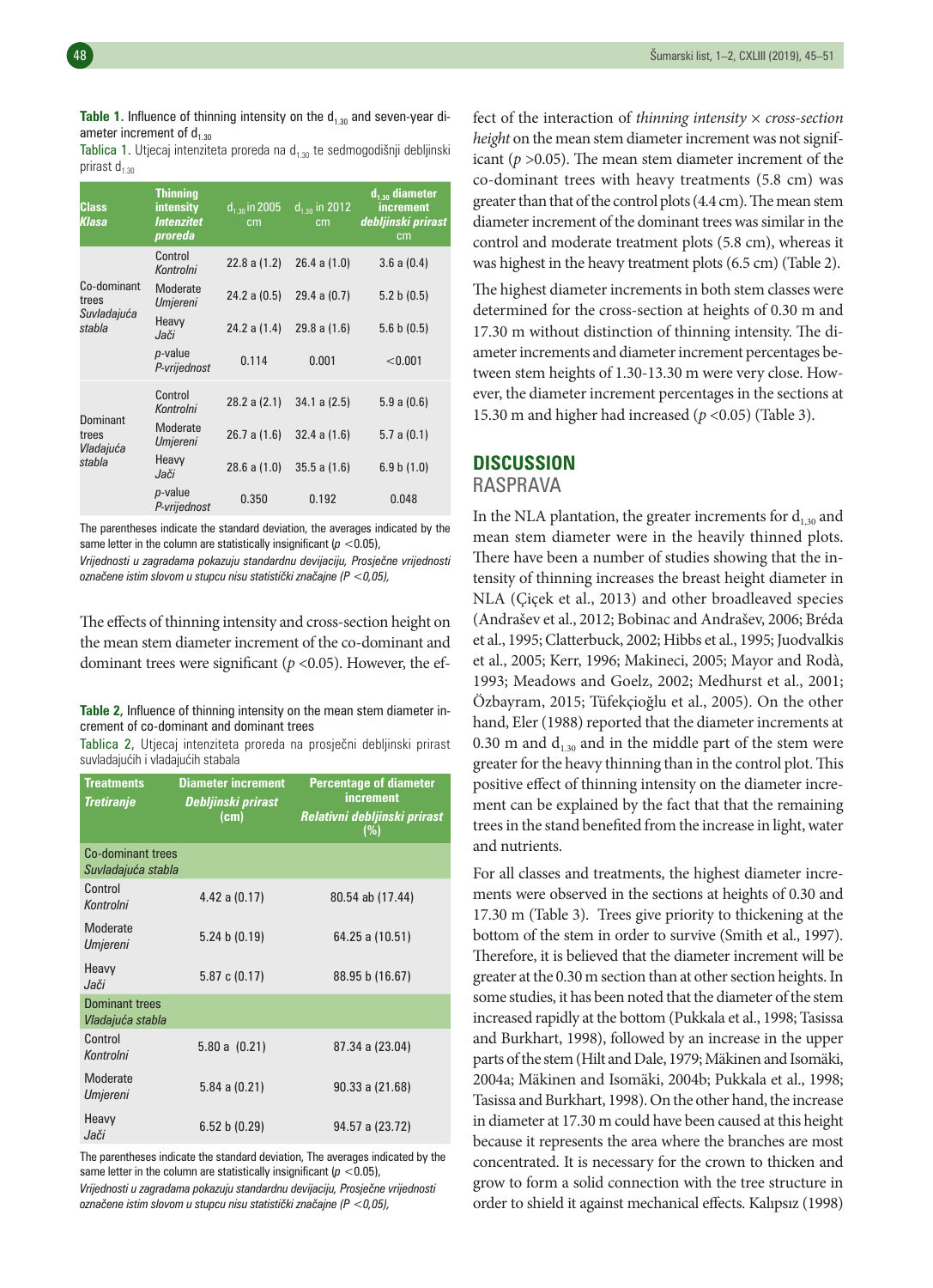| <b>Stem cross-section</b><br>height | <b>Diameter increment</b><br>Debljinski prirast | <b>Percentage of diameter</b><br>increment | <b>Diameter increment</b><br>Debljinski prirast (cm) | <b>Percentage of diameter</b><br><i>increment</i> |
|-------------------------------------|-------------------------------------------------|--------------------------------------------|------------------------------------------------------|---------------------------------------------------|
| Visina presjeka debla<br>(m)        | (cm)                                            | Relativni debljinski prirast<br>(%)        |                                                      | Relativni debljinski prirast<br>(%)               |
|                                     | Co-dominant trees                               |                                            | <b>Dominant trees</b>                                |                                                   |
|                                     | Suvladajuća stabla                              |                                            | Vladajuća stabla                                     |                                                   |
| 0.30                                | 6.41 d(0.50)                                    | 17.46 a (1.28)                             | 7.82 f (0.73)                                        | 20.18 a(1.96)                                     |
| 1.30                                | $4.90$ ab $(0.24)$                              | 20.52 a (0.88)                             | 5.83 abcd (0.41)                                     | 21.32 a (1.20)                                    |
| 3.30                                | $4.23$ a $(0.45)$                               | 20.77 a (2.37)                             | $5.35$ abc $(0.29)$                                  | $23.58$ a $(1.25)$                                |
| 5.30                                | $4.58$ ab $(0.22)$                              | 24.80 a (1.17)                             | $5.16$ ab $(0.33)$                                   | 24.71 a (1.45)                                    |
| 7.30                                | $4.24$ a $(0.34)$                               | 24.72 a (1.77)                             | $5.07$ ab $(0.39)$                                   | $26.85$ a $(2.29)$                                |
| 9.30                                | $4.57$ ab $(0.35)$                              | 29.53 a (2.44)                             | 5.74 abcd (0.37)                                     | 35.07 a (2.77)                                    |
| 11.30                               | $4.78$ ab $(0.26)$                              | 35.32 a (2.74)                             | 5.69 abcd (0.23)                                     | 37.29 a (1.87)                                    |
| 13.30                               | 5.18 b (0.39)                                   | 46.78 a (5.11)                             | 5.85 abcd (0.22)                                     | 42.90 a (2.95)                                    |
| 15.30                               | 5.37 bc (0.27)                                  | 57.58 ab (5.15)                            | $6.57$ cde $(0.50)$                                  | 62.18 ab (6.16)                                   |
| 17.30                               | 6.36 d(0.36)                                    | 97.16 b (10.89)                            | 7.17 f(0.36)                                         | 103.80 ab (20.97)                                 |
| 19.30                               | $6.08 \text{ cd } (0.29)$                       | 193.54 c (36.85)                           | 6.70 def (0.47)                                      | 145.99 b (29.35)                                  |
| 21,30                               | 5.46 bc (0.32)                                  | 277.37 d (48.02)                           | 6.27 bcde (0.67)                                     | 257.45 c (50.35)                                  |

**Table 3.** Diameter increment and relative diameter increment at different section heights of sample trees Tablica 3. Debljinski prirast i postotci debljinskog prirasta na različitim visinama uzorkovanih stabala

The parentheses indicate the standard deviation, The averages indicated by the same letter in the column are statistically insignificant  $(p < 0.05)$ *Vrijednosti u zagradama pokazuju standardnu devijaciju, Prosječne vrijednosti označene istim slovom u stupcu nisu statistički značajne (P <0,05)*

stated that the highest peak development on the tree stem was found at the middle part of the crown.

Diameter increments at all sections of the dominant trees were greater than those of the co-dominant trees (Table 2). In similar studies, it was determined that dominant trees displayed more diameter increase than co-dominant trees (Boncina et al., 2007; Medhurst et al., 2001; Smith et al., 1997). This can be explained by the fact that the dominant trees had developed better crowns and therefore, had received more benefit from light and also because they had developed a better root system to reach more water and nutrients. Assmann (1970) indicated that the dominant trees in a plot secured more solar energy and had higher levels of photosynthesis and growth (Nyland, 1996).

According to this study, when each stem class was compared to its own control treatments, the relative response of the co-dominant trees to heavy thinning was higher than that of the dominant trees (Table 3). Since the co-dominant trees exhibited smaller diameter increments in the control plots than did the dominant trees, the increments of the co-dominant trees in the heavily thinned plots appeared to be relatively higher. In the control treatment, the diameter increments in the dominant trees were greater than those of the co-dominant trees because the dominant trees were less affected by light competition. It can be said that in dominant trees, the diameter increments are more prominent due to the competition for water and plant nutrients rather than for light. In the soil moisture measurements made at this site it was determined that in the summer, the amount of water in the soil was higher in the thinned plots than in the control plots (Çiçek et al. 2010).

## **CONCLUSION** ZAKLJUČAK

The fact that the *thinning intensity* × *cross-section height* interaction did not significantly affect the diameter increment demonstrated that the diameter increments at different cross-sectional heights were parallel in all treatments. Therefore, the influence of thinning on the diameter increment at each section height was similar to the effect on the  $d_{1,30}$  increment. The fact that the stem diameter increments at 1.30-11.30 m, which are more important in commercial terms, were similar suggests that, according to the sevenyear results, heavy thinning did not cause tapering in the stem. Consequently, subject to further research, heavy thinning can be recommended in NLA plantations.

The seven-year results achieved with this study may not provide sufficient information on how thinning in the NLA plantations affects the diameter increments along the stem. The results of thinning may vary from species to species and depending on growth environment and stand characteristics. The results obtained in this study can be assessed by comparison with longer duration thinning treatments performed in NLA plantations having different ages and characteristics.

## **REFERENCES REFERENCE**

• Adegbeihn, J., 1982: Preliminary results of the effects of spacings on the growth and yield of *Tectona grandis* Linn. F., Ind For, 108(6): 423-430.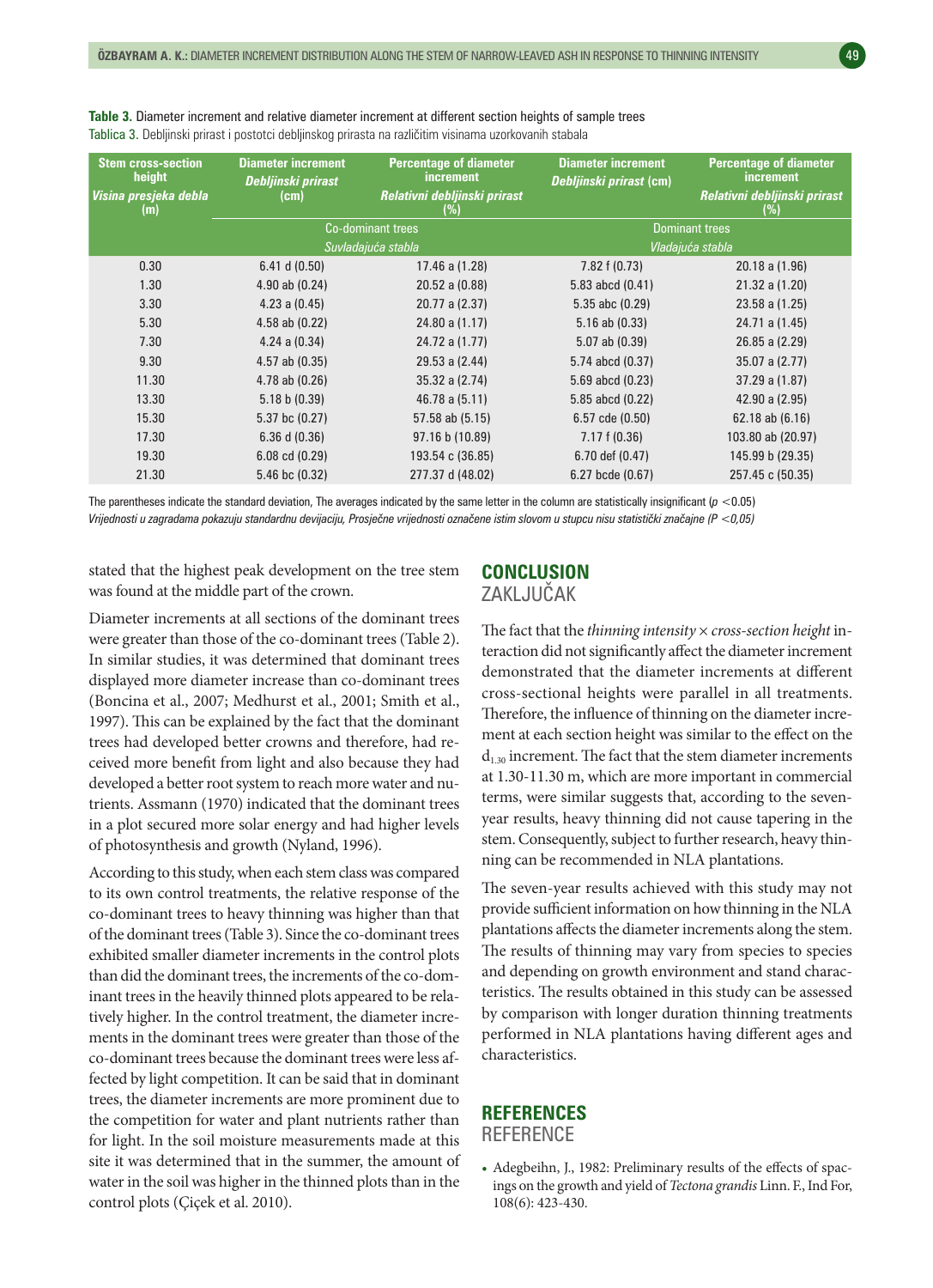- Andrašev, S., M. Bobinac, S. Rončević, M. Vučković, B. Stajić, G. Janjatović, Z. Obućina, 2012: Učinci prorjede u nasadu topole klona I-214 rijetke sadnje. Šumarski list, 136(1-2), 37-54.
- Arbaugh, M.J., D.L. Peterson, 1993: Stemwood production patterns in ponderosa pine: effects of stand dynamics and other factors, Res. Paper PSW-RP-217, Pacific Southwest Research Station, Forest Service, U.S. Department of Agriculture: 11 p., Albany, CA.
- Assmann, E., 1970: Principles of forest yield study, Pergamon Press, Oxford.
- Bobinac M., S. Andrašev, 2006: Effects of heavy thinning on Turkey oak (*Quercus cerris* L.) tree and stand increment, Šumar. inst. Jastrebar. 41 (1–2): 31–38.
- Boncina, A., A. Kadunc, D. Robic, 2007: Effects of selective thinning on growth and development of beech (*Fagus sylvatica L.)* forest stands in south-eastern Slovenia, Ann Forest Sci, 64(1): 47-57.
- Boshier, D., J. Cordero, S. Harris, J. Pannell, S. Rendell, P. Savill,... & B. Eriksen, 2005: Ash species in Europe: Biological characteristics and practical guidelines for sustainable use, Oxford Forestry Institute, University of Oxford, United Kingdom.
- Bréda, N., A. Granier, G. Aussenac, 1995: Effects of thinning on soil and tree water relations, transpiration and growth in an oak forest (*Quercus petraea* (Matt.) Liebl.), Tree Physiol, 15(5): 295- 306.
- Cameron AD, R.A. Dunham, J.A. Petty, 1995: The effects of heavy thinning on stem quality and timber properties of silver birch (*Betula pendula* Roth). Forestry 68:275-286. doi:10.1093/ forestry/68.3.275
- Clatterbuck, W.K., 2002: Growth of a 30-year cherrybark oak plantation 6 years after thinning, In: K.W. Outcalt (ed), Proceedings of the Eleventh Biennial Southern Silvicultural Research Conference, Gen. Tech. Rep. SRS-48, USDA Forest Service, 189- 192, Asheville, NC, USA.
- Cicek, E., F. Yilmaz, A.K. Özbayram, M., Efe, M. Yilmaz and A. Usta, 2013: Effects of thinning intensity on the growth of narrow-leaved ash (*Fraxinus angustifolia* subsp. *oxycarpa*) plantations, Turk J Agric For, 37 (1): 97-104.
- Çiçek, E., M. Yılmaz, F. Yılmaz, A. Usta, 2010: Effects of thinning on growth and some soil properties in narrow-leaved ash (*Fraxinus angustifolia*) plantations, Project Report. TÜBİTAK TOVAG 105O519, Düzce, Turkey.
- Davis, P.H., J. Cullen, M.J.E. Coode, 1988: Flora of Turkey and the East Aegean Islands, 10 vol., Edinburgh University Press, Edinburgh.
- Drvodelić, D., D. Ugarković, M. Oršanić, V. Paulić, 2016: The Impact of Drought, Normal Watering and Substrate Saturation on the Morphological and Physiological Condition of Container Seedlings of Narrow-Leaved Ash (*Fraxinus angustifolia* Vahl). South-east European forestry, 7(2). doi:10.15177/seefor.16-11.
- Eler. Ü., 1988: Antalya bölgesi doğal kızılçam (*Pinus brutia* Ten.) meşcerelerinde aralama ve hazırlama kesimlerinin artım ve büyüme yönünden etkileri, Ormancılık Araştırma Enstitüsü Yayınları, 203 p., Ankara.
- Eler, Ü., S. Keskin, 1991: Antalya yöresi kızılçam (*Pinus brutia* Ten.) ağaçlandırma alanlarında geçikmiş ilk aralamalarda uygulanacak silvikültürel işlemlerin gelişme durumu üzerine etkileri, Ormancılık Araştırma Enstitüsü Yayınları, 229: 1-124, Ankara.
- Giray, N., 1984: Gövde Analizi, Ormancılık Araştırma Enstitüsü Dergi Serisi, 49: 9-44.
- Gürocak, H., 2011: Doğu kayını (*Fagus orientalis* lipsky)'nda bazı ağaç şekil katsayılarının göğüs çapı ve boya göre gelişimleri ve karşılaştırılmaları, SDÜ Fen Bilimleri Enstitüsü, Isparta.
- Hibbs DE, W.H. Emmingham, M.C. Bondi, 1989: Thinning Red Alder: Effects of Method and Spacing. Forest Science 35:16-29
- Hibbs, D.E., W.H. Emmingham, M.C. Bondi, 1995: Responses of red alder to thinning, West J Appl For, 10(1): 17-23.
- Hilt, D.E., M.E. Dale, 1979: Stem form changes in upland oaks after thinning, Forest Service Research Paper Ne-433: 1-7.
- Juodvalkis, A., L. Kairiukstis, R. Vasiliauskas, 2005: Effects of thinning on growth of six tree species in north-temperate forests of Lithuania, Eur J For Res, 124(3): 187-192.
- Kalıpsız, A., 1998: Orman Hasılat Bilgisi, İstanbul Üniversitesi Yayın No. 3052/328, İstanbul.
- Kalıpsız, A., 1999: Dendrometri, İstanbul Üniversitesi Orman Fakültesi Yayın No: 3194-354, İstanbul.
- Kerr, G., 1996: The effect of heavy or 'free growth' thinning on oak (*Quercus petraea* and *Q. robur*), Forestry, 69(4): 303-317.
- Kranjec, J., M. Milotić, M. Hegol, D. Diminić, 2017: Fungus-like organisms in the soil of declining Narrow-leaved ash (*Fraxinus angustifolia* Vahl). Šumarski list, 141(3-4), 115-122.
- Larson, P.R., 1963: Stem form development of forest trees, Forest Science, Supplement 5: 9.
- Makineci, E., 2005: Thinning effects on diameter increment and some soil properties in sessile oak (*Quercus petrea* (Matlusch) Lieb.) coppice forest, SDÜ Journal of Forest Faculty, 2: 1-10.
- Mäkinen, H, A. Isomäki, 2004a: Thinning intensity and longterm changes in increment and stem form of Norway spruce trees, Forest Ecol Manag, 201(2–3): 295-309.
- Mäkinen, H., A Isomäki, 2004b: Thinning intensity and longterm changes in increment and stem form of Scots pine trees, Forest Ecol Manag, 203(1): 21-34.
- Mayor, X., F. Rodà, 1993: Growth response of holm oak (*Quercus ilex* L) to commercial thinning in the Montseny mountains (NE Spain), Ann Sci Forest, EDP Sciences: 247-256.
- Meadows, J.S., J. Goelz, 2002: Fourth year effects of thinning on growth and epicormic branching in a red oak-sweetgum stand on a minor stream bottom site in west-central Alabama, In: Proceedings of the Eleventh Biennial Southern Silvicultural Research Conference, Southern Research Station, Department of Agriculture Forest Service, 201-208, Asheville, NC, USA.
- Medhurst, J., C. Beadle, W. Neilsen, 2001: Early-age and laterage thinning affects growth, dominance, and intraspecific competition in *Eucalyptus nitens* plantations, Can J Forest Res, 31(2): 187-197.
- Miller GW 1997: Stand dynamics in 60-year-old Allegheny hardwoods after thinning. Canadian Journal of Forest Research 27:1645-1657. doi:10.1139/x97-134
- Morris, D.M., S. Hills, C. Bowling, 1994: Growth and form responses to pre-commercial thinning regimes in aerially seeded jack pine stands: 5th year results, Forest Chron, 70(6): 780-787.
- Nyland R. D., 1996: Silviculture: concepts and applications, The McGraw-Hill Companies, USA.
- Nowak CA 1996: Wood volume increment in thinned, 50- to 55-year-old, mixed-species Allegheny hardwoods. Canadian Journal of Forest Research 26:819-835. doi:10.1139/x26-091.
- Oliver CD, Larson BC (1996) Forest stand dynamics, Update edn. John Wiley & Sons, Inc., New York.